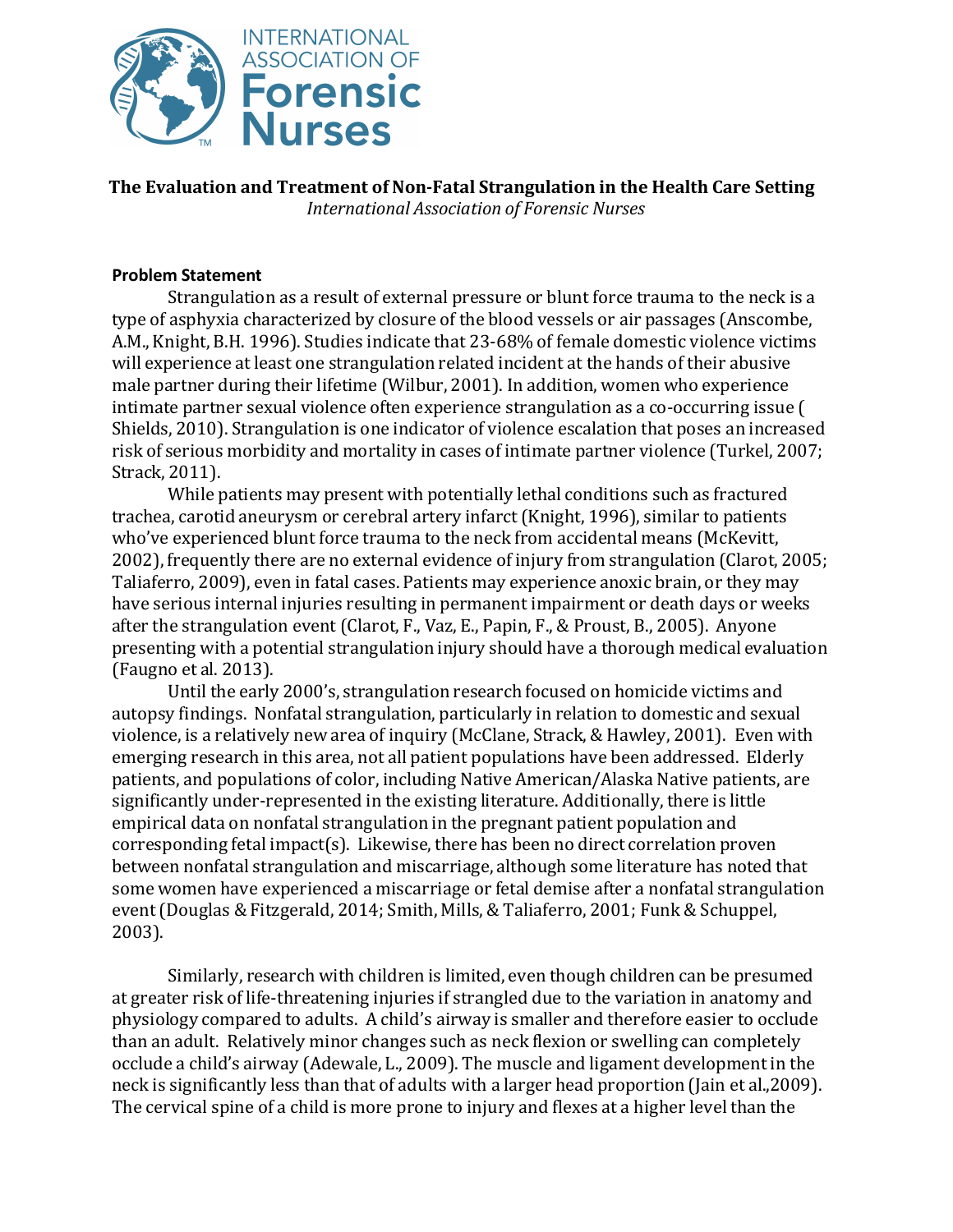adult and there is an increased risk of spinal cord injury (Adewale, L., 2009). Cognitive and developmental differences may make it difficult for a child to effectively describe the strangulation event. (Baldwin-Johnson, C., Wiese, T., 2015).

Because the clinical presentation can vary to include a patient without visible injury, and because the patient may not mention the strangulation component of their assault, asking about strangulation directly is an important aspect of clinical care (Pierce-Weeks, 2015). Many first responders, from EMS personnel to Emergency Department providers, lack specialized training to identify the signs and symptoms of strangulation. This lack of education has led to the minimization of strangulation as a serious, life-threatening risk to the short and long term health of the patient who has experienced it.

## **Position**

We believe that globally, systems should be in place to support universal screening with detailed medical-forensic assessments performed on patients of all ages who have experienced strangulation. First responders, including EMS and Emergency Department providers, must be trained in screening, assessment, documentation, intervention and follow-up services. Additionally, we recognize the importance of a collaborative, traumainformed approach to patients who have experienced strangulation that includes skilled healthcare providers, sexual assault and intimate partner violence advocates, child and adult protection, law enforcement and prosecution. Evidence-informed training, funding, and support should be provided to ensure that universal access to comprehensive medicalforensic evaluation and treatment is available for every patient who has experienced strangulation. Recognizing these issues, we recommend that:

- *1. Where possible, forensic nurses are utilized in collaboration with other providers to address the health care needs of the strangled patient population.*
- *2. Health care providers delivering emergency services receive training specific to the screening, medical and radiologic assessment, documentation, medical intervention, and follow-up care.*
- 3. *Health care providers caring for victims of known or suspected sexual assault, intimate partner violence, elder abuse as well as child maltreatment should routinely screen for strangulation and understand the laws for reporting.*
- 4. *Health care agencies delivering emergency servicesshould adopt evidence-based, multi-disciplinary policies and proceduresthat are current and well understood by staff in order to facilitate the screening, assessment and intervention process;*
- 5. *Health care agencies should ensure consistent access to trained providers within the agency, and should develop and maintain collaborative relationships with outside agencies(i.e. Law enforcement, advocacy and prosecution).*
- 6. *Health care providers that assess and treat strangulation patients include a detailed, strangulation-specific assessment as a standard component of the medical-forensic examination including protocolsfor medical/radiological evaluation danger assessment and safety planning (to be completed by medical or advocacy professionals)*.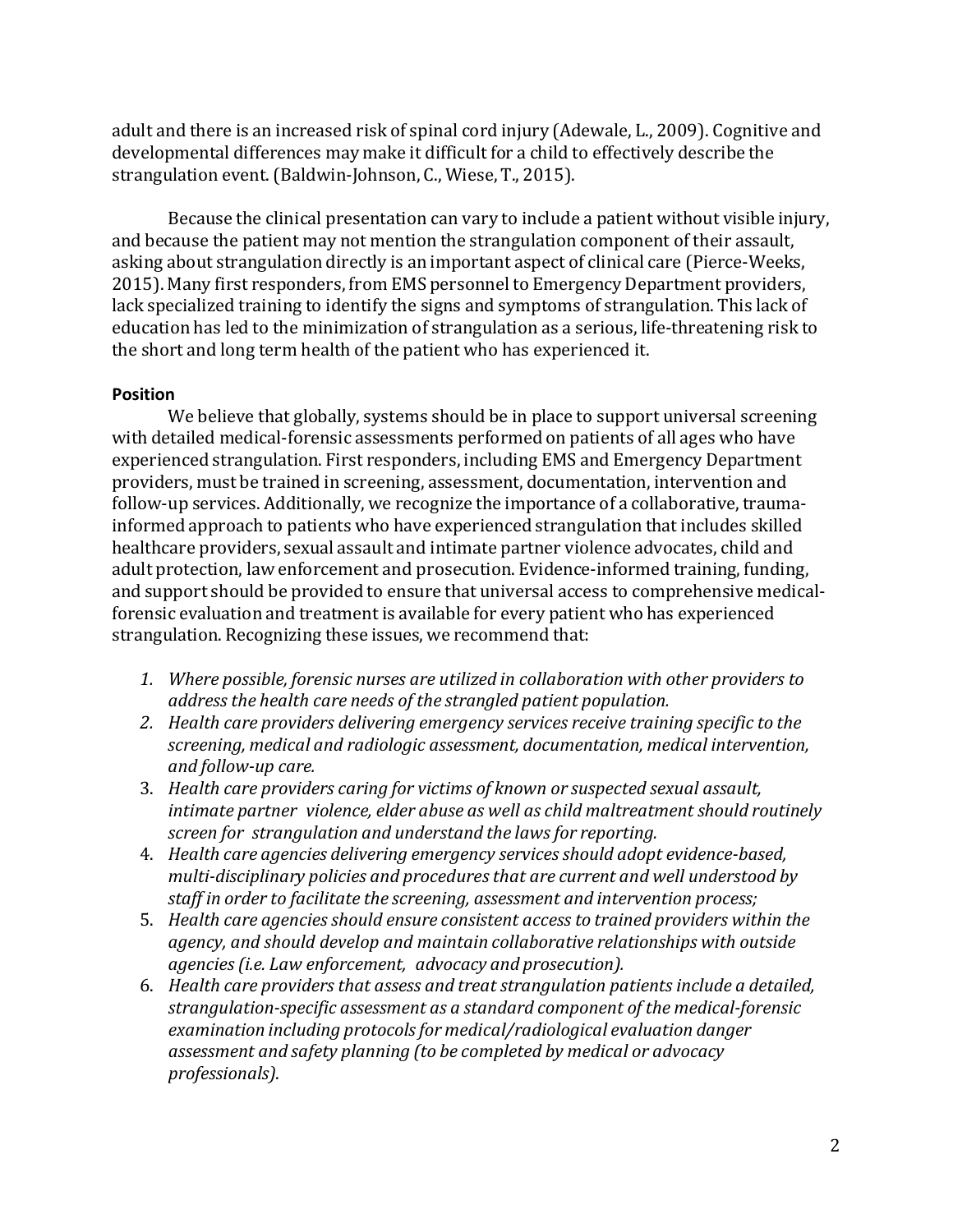7. *Patients receiving health care associated with a strangulation event have access to advocacy and supportive services.*

## **Rationale**

There are early descriptive publications highlighting the lethality in case studies associated with strangulation in adults and children (Jain et al.2001, Glass, N., et al., 2008). The documentation of the interrelationship between strangulation, intimate partner violence and sexual assault demonstrates 47-68% of women who reported domestic violence also reported one or more strangulation events (Stapczyski, 2010; Smith, Mills, & Taliaferro, 2001). Nonfatal strangulation is a strong predictor of future violence and a significant risk factor for homicide or attempted homicide (Glass, Laughon, Campbell, Wolf, Block, Hanson, Sharps, & Taliaferro, 2008). Implementation of evidence based best practices is necessary for all protocols used by medical, forensic and radiological professionals during evaluation of the patient identified as a victim of strangulation, patricianly in the follow up care (Stapczyski, 2010; Smith, Mills, & Taliaferro, 2001). The published literature is consistently absent of evidence-based protocols or approaches to the identification and medical management of strangulation in organizational documents and juried journals (PritchardA., Reckdenwald A., Nordham,C., 2015), making it impossible for standardized care. Morbidity and mortality associated with strangulation demands a standardized multi-disciplinary approach to the medical-forensic evaluation of a patient identified as a victim of strangulation.

## **References**

Adewele, L. (2009), Anatomy and assessment of the pediatric airway. *Pediatric Anesthesia*,  $19(s1)$ , 1–8.

Harless, J., Ramaiah, R., & Bhananker, S. M. (2014). Pediatric airway management. *International Journal of Critical Illness and Injury Science*, *4*(1) 65–70.

Anscombe, A.M., & Knight, B.H.(1996). Case Report. Delayed death after pressure on the neck: possible causal mechanisms and implications for mode of death in manual strangulation discussed. *Forensic Science International,* 78(3), 193-197.

Baldwin-Johnson, C. & Wiese, T. (2015)."Strangulation in Children." *Responding to Strangulation in Alaska: Guidelines for Law Enforcement, Healthcare Providers, Advocates and Prosecutors*. San Diego: Training Institute on Strangulation Prevention, 48-57.

Clarot, F., Vaz, E., Papin, F., & Proust, B., (2005).Fatal and non-fatal bilateral delayed carotid artery dissection after manual strangulation. *Forensic Science International*, 149, 143-150.

Douglas, H. & Fitzgerald, R., Strangulation,(2014). Strangulation, domestic violence and the legal response. *The Sydney Law Review*., *36*, 231.

Faugno, D., Wasnak, D., Strack, G. B., Brooks, M.A., Gwinn, C. (2013). Strangulation forensic examination - best practice for health care providers. Advanced emergency nursing journal, 35(4):314-327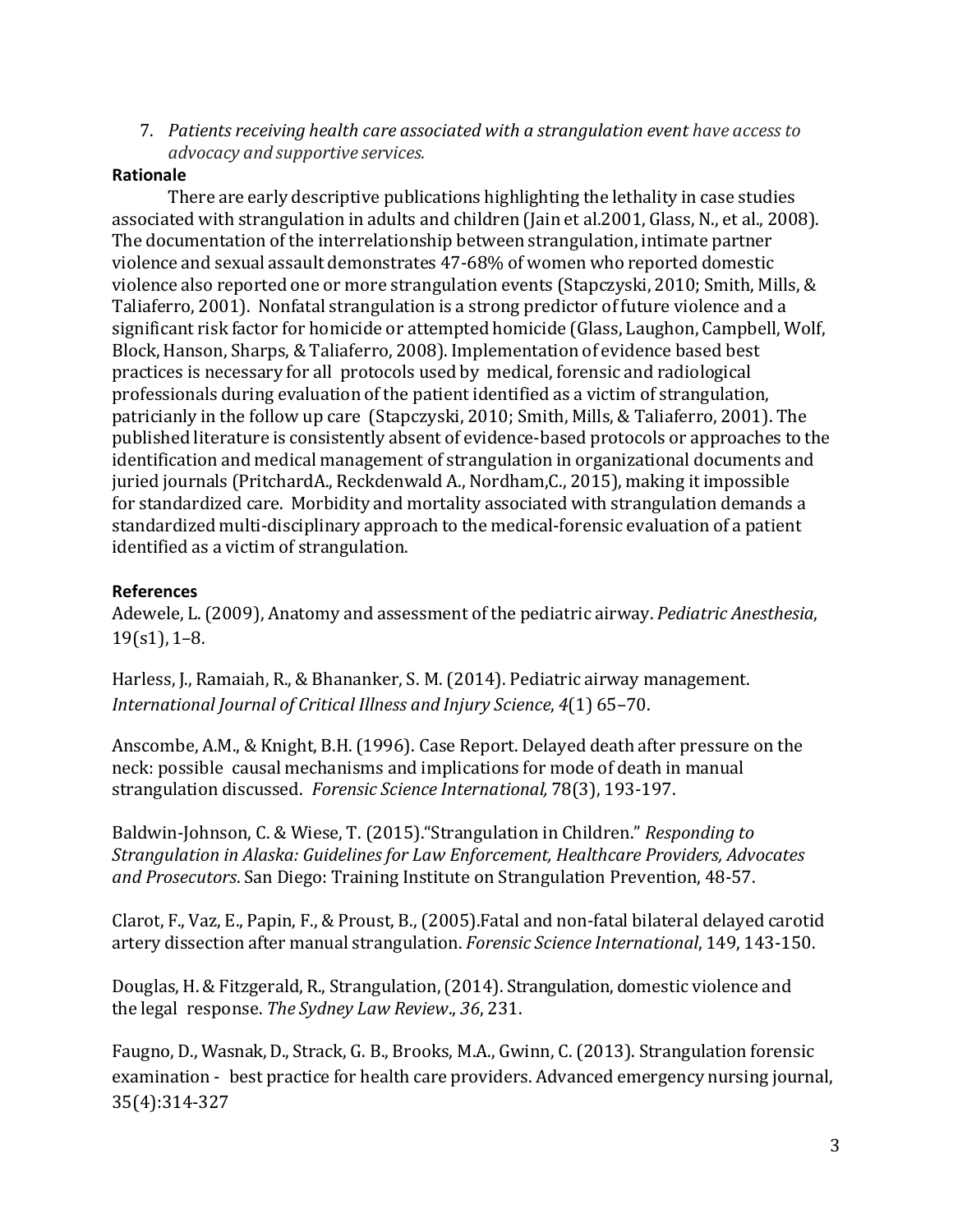Funk, M. & Schuppel, J. (2003). Strangulation injuries. *Wisconsin Medical Journal, 102*(3): 41-45

Glass, N., Laughon, K., Campbell, J., Block, C. R., Hanson, G., Sharps, P.W., & Taliaferro, E. (2008). Non-fatal strangulation is an important risk factor for homicide of women. *The Journal of Emergency Medicine*, *35*(3), 329–335. <http://doi.org/10.1016/j.jemermed.2007.02.065>

Jain, V., Ray, M., Singhi, S.,(2001). Strangulation injury, a fatal form of child a*buse. The Indian Journal of Pediatrics*, 68 (6), 571-572.

McClane, G. E., Strack, G. B., & Hawley, D. (2001). A review of 300 attempted strangulation cases, part II: clinical evaluation of the surviving victim. *Journal of Emergency Medicine*, 21(3), 311-315.

McKevitt, E.C., Kirkpatrick, A.W., Vertesi, L., Granger, R., Simons, R.K.,(2002).Blunt vascular neck injuries: diagnosis and outcomes of extracranial vessel injury. *Journal of Trauma and Acute Care Surgery*, 53(3), 472-476.

Pierce-Weeks, J., & Lechner, M. (2015). Strangulation in the living intimate partner violence patient. In *Violence against women: contemporary examination of intimate partner violence* (pp. 277-291).

Pritchard, A. J., Reckdenwald, A., Nordham, C., (2015). Nonfatal Strangulation as Part of Domestic Violence: A Review of Research. Trauma, Violence & Abuse, 1524838015622439.

Sabo, R.A., Hanigan, W.C., Flessner, K., Rose, J., Aaland, M., (1996). Strangulation injuries in children. Part 1. A clinical analysis. *Journal of Trauma and Acute Care Surgery, 40*(1), 68-72.

Sabo, R.A., Hanigan, W.C., Flessner, K., Rose, J., Aaland, M. (1996). Strangulation injuries in children. Part 2. Cerebrovascular hemodynamics. *Journal of Trauma and Acute Care Surgery, 40*(1), 73-77.

Shields, L.B., Corey, T.S., Weakley-Jones, B., & Stewart, D. (2010). Living victims of strangulation: a 10 year review of cases in a metropolitan community. The American Journal of Forensic Medicine and Pathology, 31(4), 320-325.

Smith, D. J., Mills, T., & Taliaferro, E. H.(2001). Violence: recognition, management, and prevention frequency and relationship of reported symptomology in victims of intimate partner violence: the effect of multiple strangulation attacks. *The Journal of Emergency Medicine, 21*(3),323–329